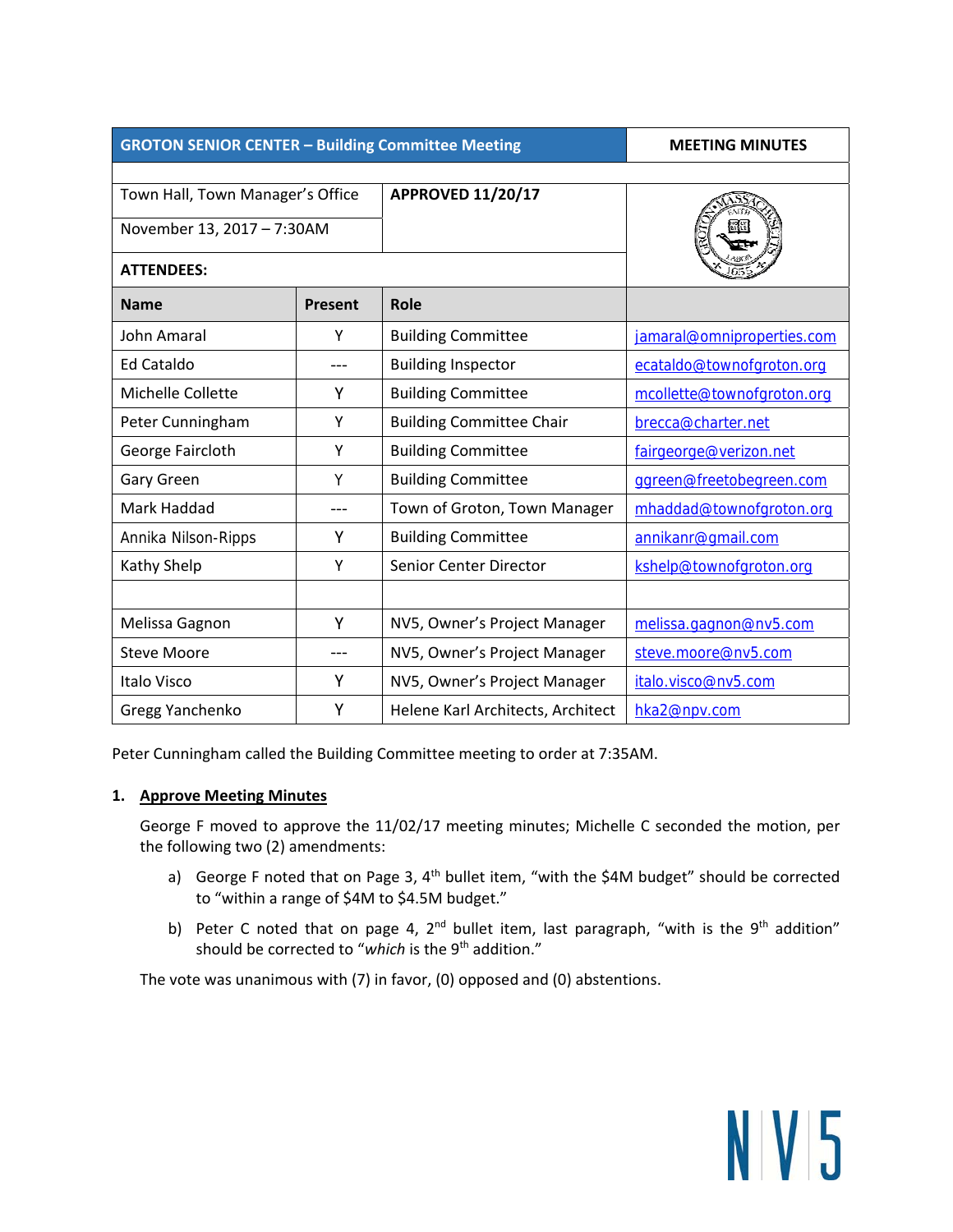## **2. Design Evaluation**

Site Selection - Peter C distributed an email with a ruling from Town Counsel, dated 11/13/17, with regard to use of the adjacent site at 159 West Main Street in Groton. Per this ruling, it appears the subject property is not usable for the new Senior Center. Without approval by the State legislature, Gregg Y believes that the team should focus on the current site and live within the existing constraints, whereas the goal is for the project to go out to bid in March.

\_\_\_\_\_\_\_\_\_\_\_\_\_\_\_\_\_\_\_\_\_\_\_\_\_\_\_\_\_\_\_\_\_\_\_\_\_\_\_\_\_\_\_\_\_\_\_\_\_\_\_\_\_\_\_\_\_\_\_\_\_\_\_\_\_\_\_\_\_\_\_\_\_\_\_\_\_\_\_\_\_\_\_\_\_\_\_\_\_\_\_\_\_\_\_\_\_\_\_\_\_\_\_\_\_

■ Parking - The anticipated building capacity is 160 people. The current design has 59 parking spaces, at 10'x20' each. Kathy S and Michelle C expressed concern with the limited number of parking spaces and believe that more than the requisite number of parking spaces is needed. Kathy S noted that once a week, at least 70 parking spaces will be needed and in that instance, overflow parking will be needed. It was noted that the Senior Center is a polling station; the use of the facility needs to be considered and managing parking on the side of the road with delineated spaces may need to happen. Peter C noted that subject to Nashoba approval, leach fields can be located beneath parking lots. Gregg Y noted that if the leach fields are able to be used for overflow parking, geo-grid and grass could be installed which would look nice and would not be muddy. Two-way travel in the parking lot is recommended, in lieu of a loop pattern and a drop off area/lane, separate from circulation, is important.

Annika NR expressed concern that there may be too much parking in front of the building and the perception may be that the site is being developed as a parking lot. John A noted that bylaws will need to be checked, although islands in the parking lot may be required, which would reduce the number of spaces. Gregg Y agreed that approach is critical and there is a plan for trees in the parking lot.

- Site Access Gregg Y noted the paved access road is 18'‐0" wide. The survey will need to be checked for the right of way. NV5 inquired whether secondary access and 360 access would be needed. John A noted that the Town may not require full circulation around the building. Michelle C recommended that Gregg Y talk with the Fire Chief re: requirements which may affect building orientation.
- Overall Building Size There was discussion about appropriate size for the new building. Concern was expressed that the Townspeople were told the new facility would be between 9,000SF and 11,000SF and the current design is at 12,000SF. It was noted the target will be to design the building to be as efficient as possible, as close to 11,000SF, with fitting all required program. NV5 reiterated that there will be three (3) cost estimates performed along with opportunities for value engineering.
- Two‐Story Option ‐ If the building is two stories, in lieu of one story, the footprint would be smaller, which would offer more flexibility with the site. If two stories, the building will require an elevator which could cost \$150K, plus additional maintenance costs. Also, there would be additional building costs for elevator space plus two (2) means of egress (staircases). Gregg Y noted that in the event the elevator is down, the facility could lose short term program function.
- Building Orientation The feasibility to reorient the building was discussed so the back of the building can be seen from the road and recreational land can be accessed from the fitness room.